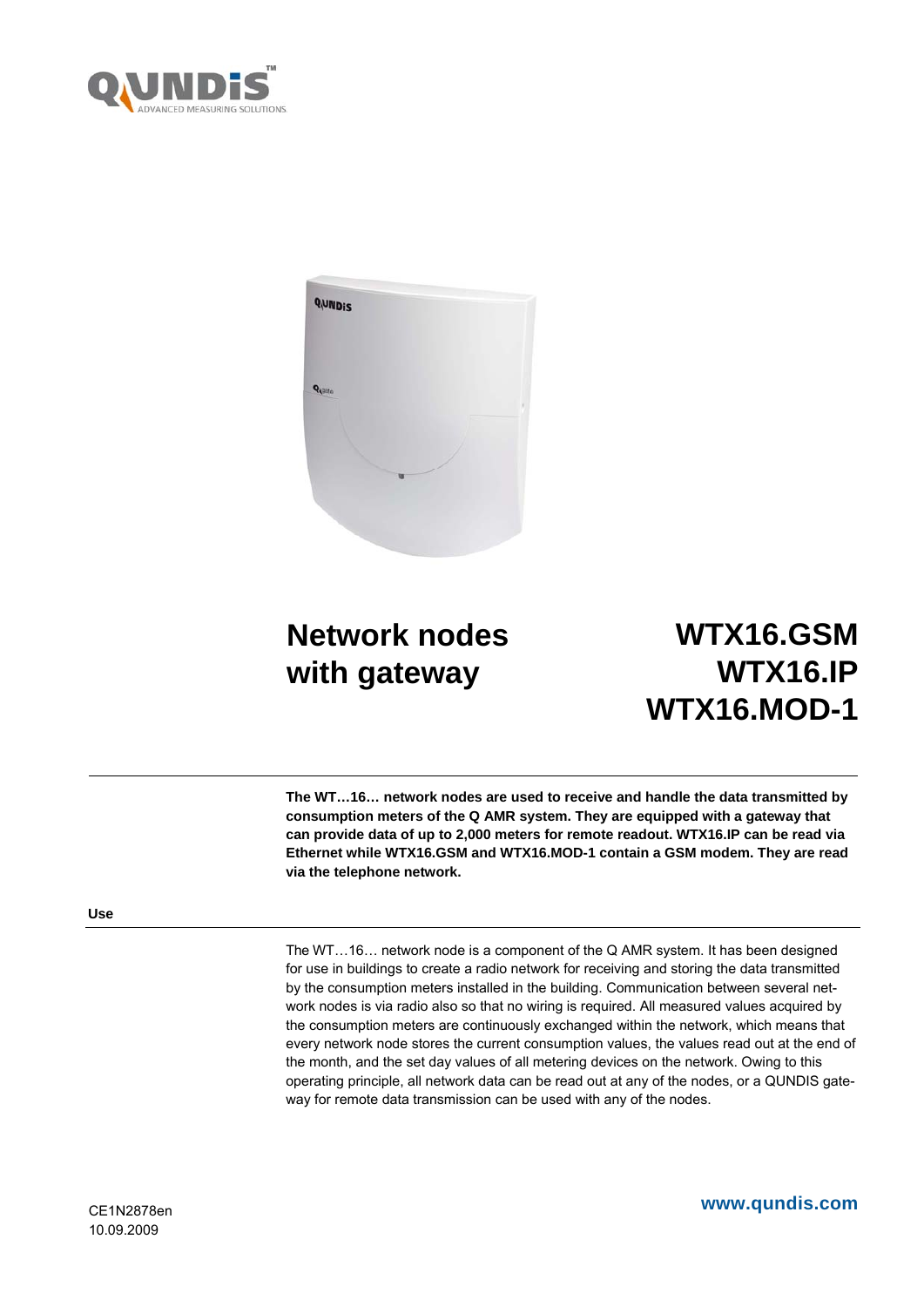- Reception and storage of the data transmitted by the consumption meters
- Automatic creation of a network with up to 12 WT…16 (with a maximum of 500 consumption meters)
- Passing on all relevant consumption values to all WT...16 on the network
- Communication via the QUNDIS gateway

#### **Network node versions**

The WT…16… network node is a component of the Q AMR system and has been designed for exclusive use with that system.

The network node with integrated gateway is available in a number of versions for different applications:

| Type code<br>(ASN) | <b>Application</b>                                            | Integrated<br><b>M-Bus master</b>  | Max. number of<br>meters |
|--------------------|---------------------------------------------------------------|------------------------------------|--------------------------|
| WTX16.GSM          | Network node with gateway<br>remote readout via GSM           | yes,<br>5 additional<br>unit loads | 2000                     |
| WTX16.IP           | Network node with gateway<br>remote readout via Ethernet      | yes,<br>5 additional<br>unit loads | 2000                     |
| WTX16.MOD-1        | Network node with gateway<br>remote readout via GSM or GPRS*) | no                                 | $500**$                  |

\*) The use of the GPRS application requires certain provisions by the network operator. To use the GPRS option the user has to conclude a special contract with the service provider.

\*\*) WTX16.MOD-1 has no M-Bus master. It cannot be used to interconnect different networks.

## **Combinations**

All network nodes with gateway can be used in any combination with other QUNDIS network nodes as long as the maximum number of 12 nodes per network is not exceeded. Network nodes with gateway and integrated M-Bus master (WTX16.GSM and WTX16.IP) can read external M-Bus meters complying EN1434/3.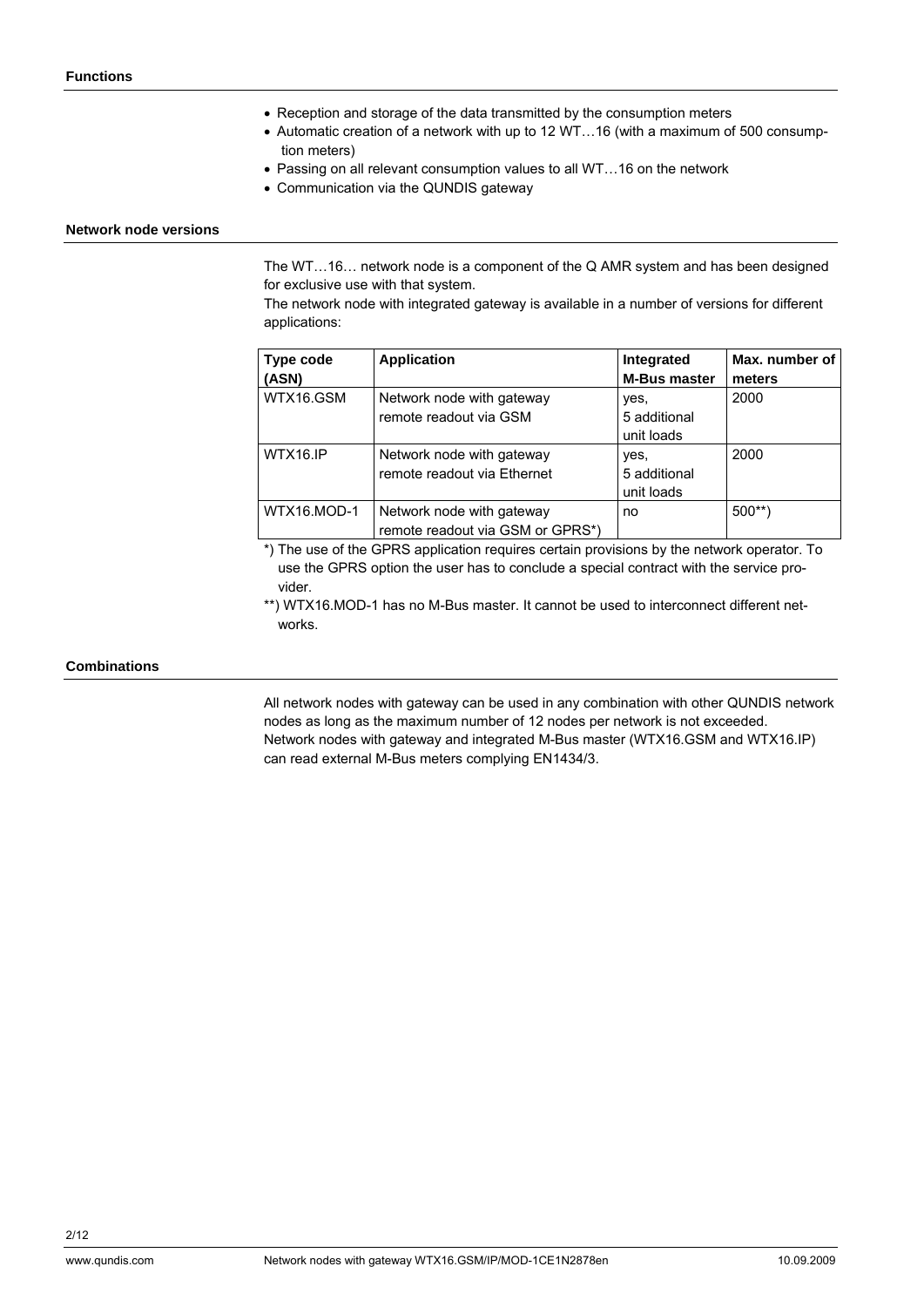## **WTX16.GSM WTX16.IP**



The transmitter and the receiver are used to collect data from the consumption meters and to forward theses data to other nodes in the network the data memory stores the consumption data. It is protected against temporary mains power failures by the backup battery. The network nodes WTX16.GSM and WTX16.IP are equipped with a gateway to store data of up to 2000 meters and to provide a possibility for remote readout via GSM or Ethernet. The gateway has an additional M-Bus master that can drive up to 5 additional external M-Bus unit loads (e.g. up to 5 additional M-Bus meters). Usually, however, the M-Bus master is used to connect nodes of different networks to be able to read more meters using only one gateway. For extension of M-Bus, is it possible to connect a repeater to the gateway. The gateway can be programmed using an additional RS232 interface.

**WTX16.MOD-1** 

| RS232                            | data base for<br>500 meters | <b>GSM/</b><br>GPRS<br>***\ |  |
|----------------------------------|-----------------------------|-----------------------------|--|
|                                  | mains power supply          |                             |  |
|                                  | memory for<br>500 meters    | M-Bus<br>(slave)            |  |
| transceiver for<br>Q AMR network |                             | <b>IrDA</b><br>(optical)    |  |
|                                  |                             | <b>RS232</b><br>(optional)  |  |
|                                  | backup battery              |                             |  |

\*\*\*) user programmable

The network node WTX16.MOD-1 is equipped with a gateway for remote readout via GSM or GPRS.

It has no M-Bus master, though. Therefore it can read data from one network only (max. 500 meters).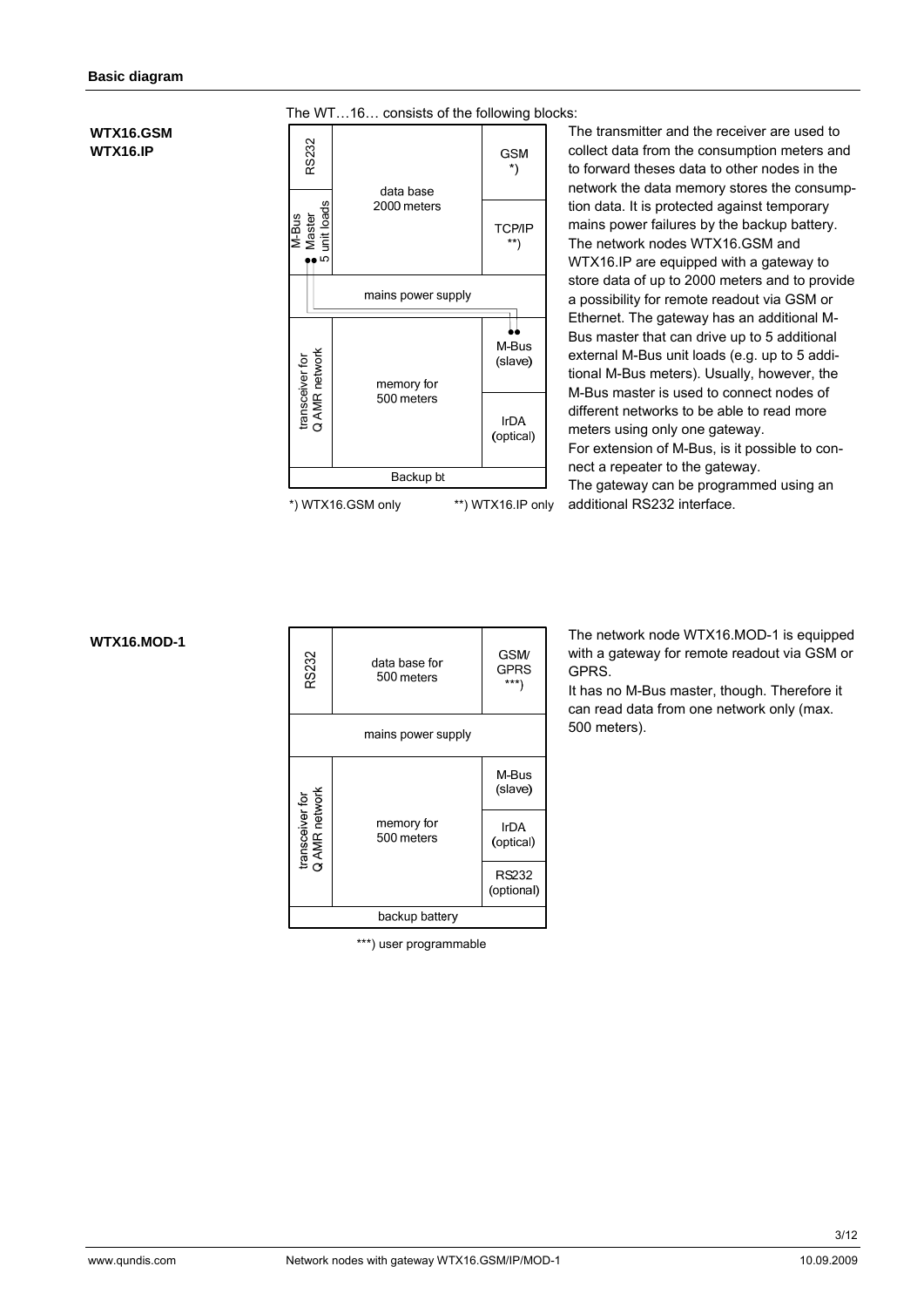The WT…16… consists of 2 major sections: The base and the housing with the electronics. It is thus possible to mount the base prior to commissioning, enabling the electrical installer to connect the WTX16 to the mains network. At the time of commissioning, the electronics section is snapped on and the electrical connections are made.

The electronics section is identical for all types of network nodes. It contains control elements of the network: Electronics section



- 1. Connector for M-bus service connection
- 2. Connector for RS-232 module
- 3. Plug terminal for the fixed M-bus connection
- 4. Connector for power supply DC 3,6 V
- 5. Connector for backup battery
- 6. Operating mode button (MODE, red)
- 7. Button for switching the display (DISPLAY, blue)
- 8. Reset button (recessed)
- 9. Display
- 10. Connector (not for the user)
- 11. Firmware memory (covered up)

4/12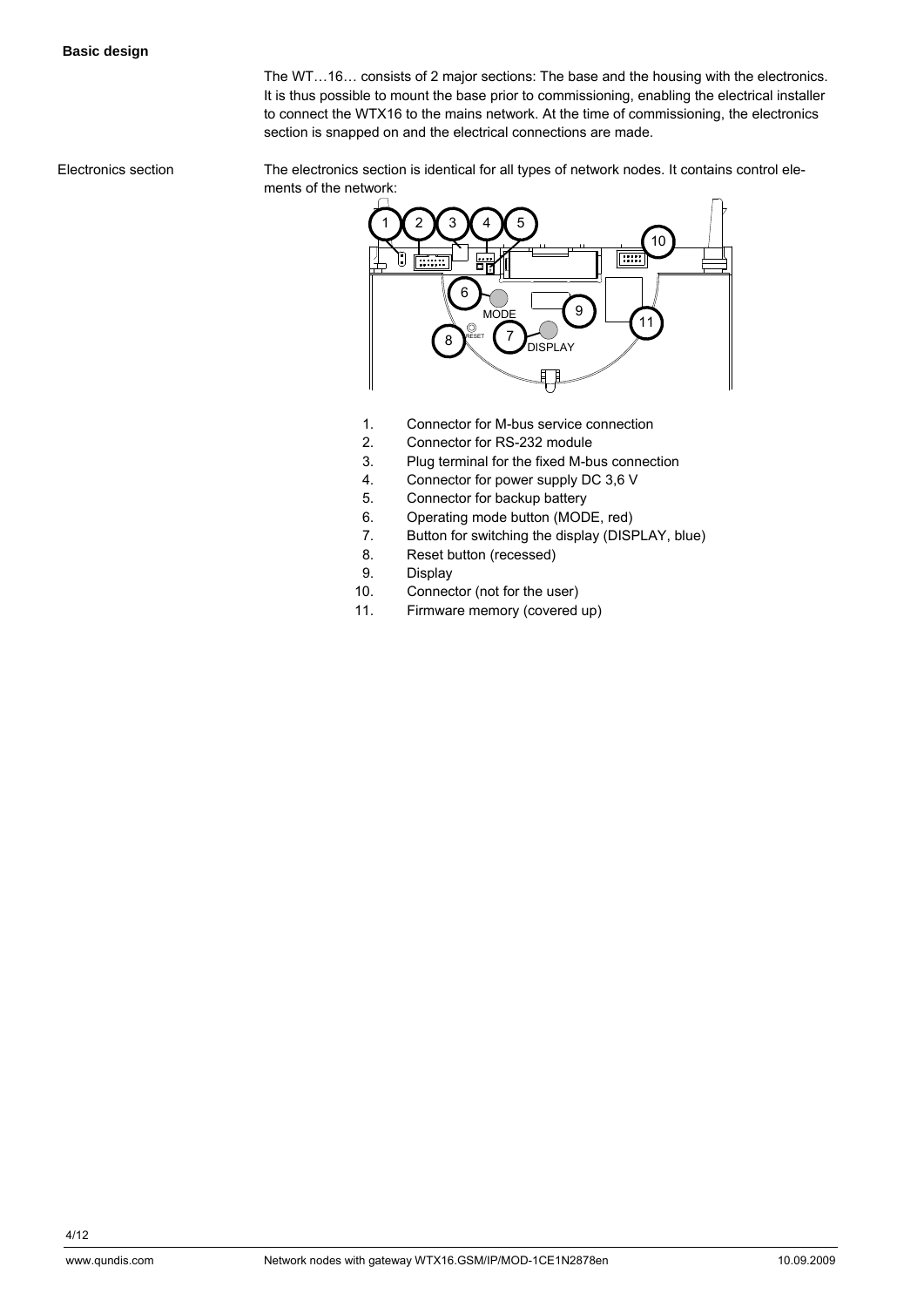## Wall-mounted section WTX16.GSM/WTX16.IP

# The wall-mounted section of WTX16.GSM and WTX16.IP contains these components:

# Frontal view



## **Perspective**



- 1. Connector for power supply DC 3,6 V
- 2. Indication of mains supply (red LED)
- 3. permanently installed cable (no flexible cable!)
- 4. SIM-card holder (WTX16.GSM only)
- 5. RS232 interface for servicing
- 6. Connector for M-bus service connection
- 7. Screw terminal for the fixed M-bus connection
- 8. Antenna (WTX16.GSM only)
- 9. Indication of Gateway status (green LED)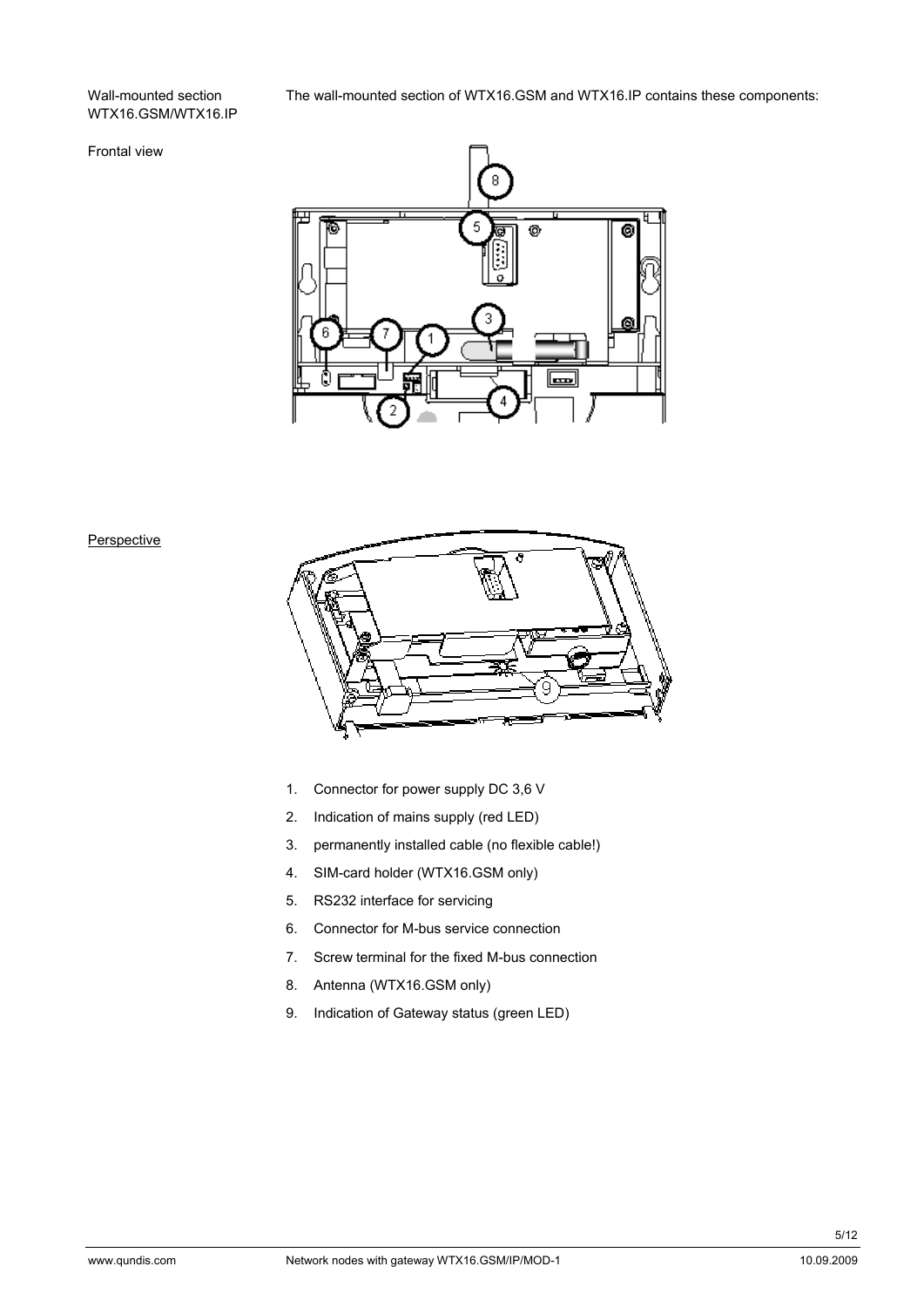

- 1. Connector for power supply DC 3,6 V
- 2. Indication of mains supply (red LED)
- 3. permanently installed cable (no flexible cable!)
- 4. SIM card holder (WTX16.MOD only)
- 5. RS232 interface for servicing
- 6. Connector for M-bus service connection
- 7. Anschluss für M-Bus
- 8. mains connection L and N

| <b>LED-reaction</b> | <b>Blinking interval</b>  | meaning                     |
|---------------------|---------------------------|-----------------------------|
| WTX16.GSM/WTX16.IP  | $\leq$ 1sec               | Gateway is booting<br>Error |
|                     | $> 1$ sec                 | Gateway is ready for use    |
| WTX16.MOD-1         | $\leq$ 1sec               | Gateway is ready for use    |
|                     | $>$ 1 sec and $<$ 2,5 sec | Error                       |
|                     | $\geq$ 3 sec (only GPRS)  | Gateway is ready for use    |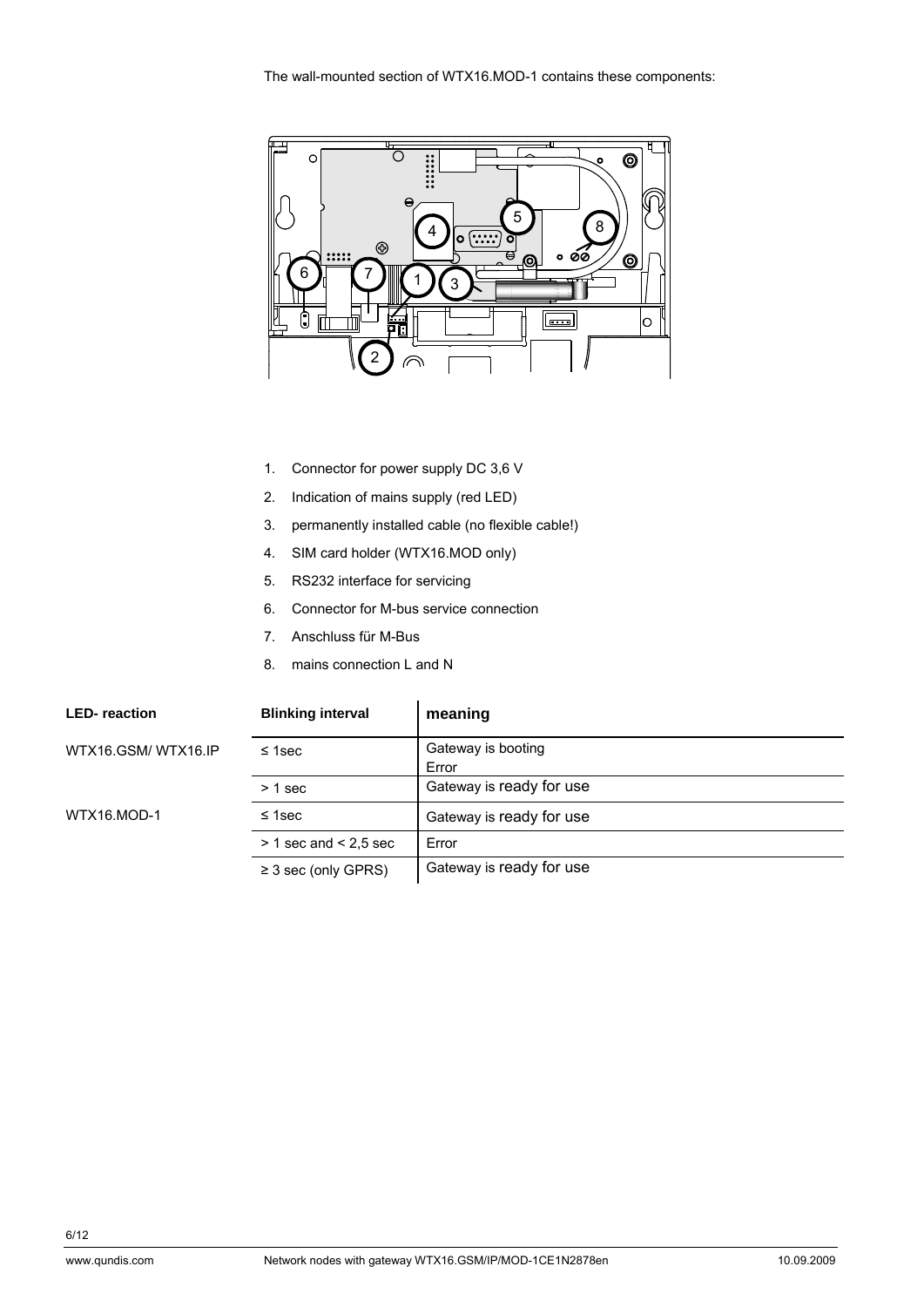**Display** 

The display of the WT…16… facilitates commissioning work and troubleshooting. In addition to the standard display that shows the operating mode of the WTT16, there are 5 different display levels from "A" to "E" that can be selected by the user.

| Display level |               |                                                               |
|---------------|---------------|---------------------------------------------------------------|
|               | <u>ור'חוֹ</u> | Current operating mode                                        |
| A             |               | WT16 number (primary address) and alternate<br>network number |
| B             |               | Number of WT16 on the network                                 |
| C             |               | Number of consumption meters on the network                   |
| D             |               | Remaining capacity of the WTT16's main battery<br>in $%$      |
| E             |               | Error code (3 groups)                                         |

### **Operating modes**

There are different operating modes some of which can be selected by pressing the button on the network node; some are selected automatically, or from a connected PC via the ACT26 commissioning software. The selected operating mode appears on the display:

| <b>Mode</b>                                        | <b>Display</b> | <b>Explanation</b>                                                                                                                                                                                                                                                  |
|----------------------------------------------------|----------------|---------------------------------------------------------------------------------------------------------------------------------------------------------------------------------------------------------------------------------------------------------------------|
| Idle-mode                                          | <u>Idl E</u>   | Delivery status. Switch to install mode by pressing the but-<br>ton MODE (>2 sec).                                                                                                                                                                                  |
| Standard mode                                      | SŁd            | This is the normal operating mode of the data collectors:<br>Telegrams from the metering devices can received, stored<br>and handled further by the network.                                                                                                        |
| Extended stan-<br>dardmode $1$                     | っとす<br>W       | The receiver is always active to ensure fast communication.<br>This mode is automatically activated in the case of mains-<br>powered operation (WTX16). It can also be started manually<br>with the ACT26 service tool.                                             |
| Installa-<br>tionsmode <sup>2)</sup>               | ln5t           | In installation mode, the radio network will be built up automati-<br>cally. Metering devices that transmit installation telegrams in<br>this operating mode will be registered in the network. This<br>mode is started by pressing the MODE button (>2sec).        |
| Extended in-<br>stalla-<br>tionsmode <sup>2)</sup> | $ln5E_{w}$     | The extended Installation mode will register all metering<br>devices that transmit either installation or data telegrams.<br>This mode is useful if network is expanded later.                                                                                      |
| Protected in-<br>stallations<br>mode $^{2)3}$      | Prob           | Same as installation mode, except that connections are built up<br>only by devices with the same network signature.                                                                                                                                                 |
| Search<br>mode                                     | nd             | This mode restores radio connection to lost or manually<br>registered metering devices. This mode starts automatically.                                                                                                                                             |
| Extended<br>search<br>mode <sup>2</sup>            | ப்⊡்∝          | This search run is used to restore the radio connection to lost<br>or manually registered metering devices.<br>Starting from version 2.2 this mode can also started manually<br>by setting jumper 1 (in the plug field) and pressing the MODE<br>button ( > 2 sec.) |
| Delete-mode <sup>2)3)</sup>                        | dEL            | Same as installation mode, except that all registered me-<br>tering devices which are transmitting installation telegrams<br>will be deleted. (meter replacement)                                                                                                   |
| 1)<br>2)                                           |                | In battery powered network nodes this mode is terminated automatically after eight hours.<br>This mode is terminated automatically after eight hours.                                                                                                               |

3) Possibly only with the software ACT26 version 2.0 or higher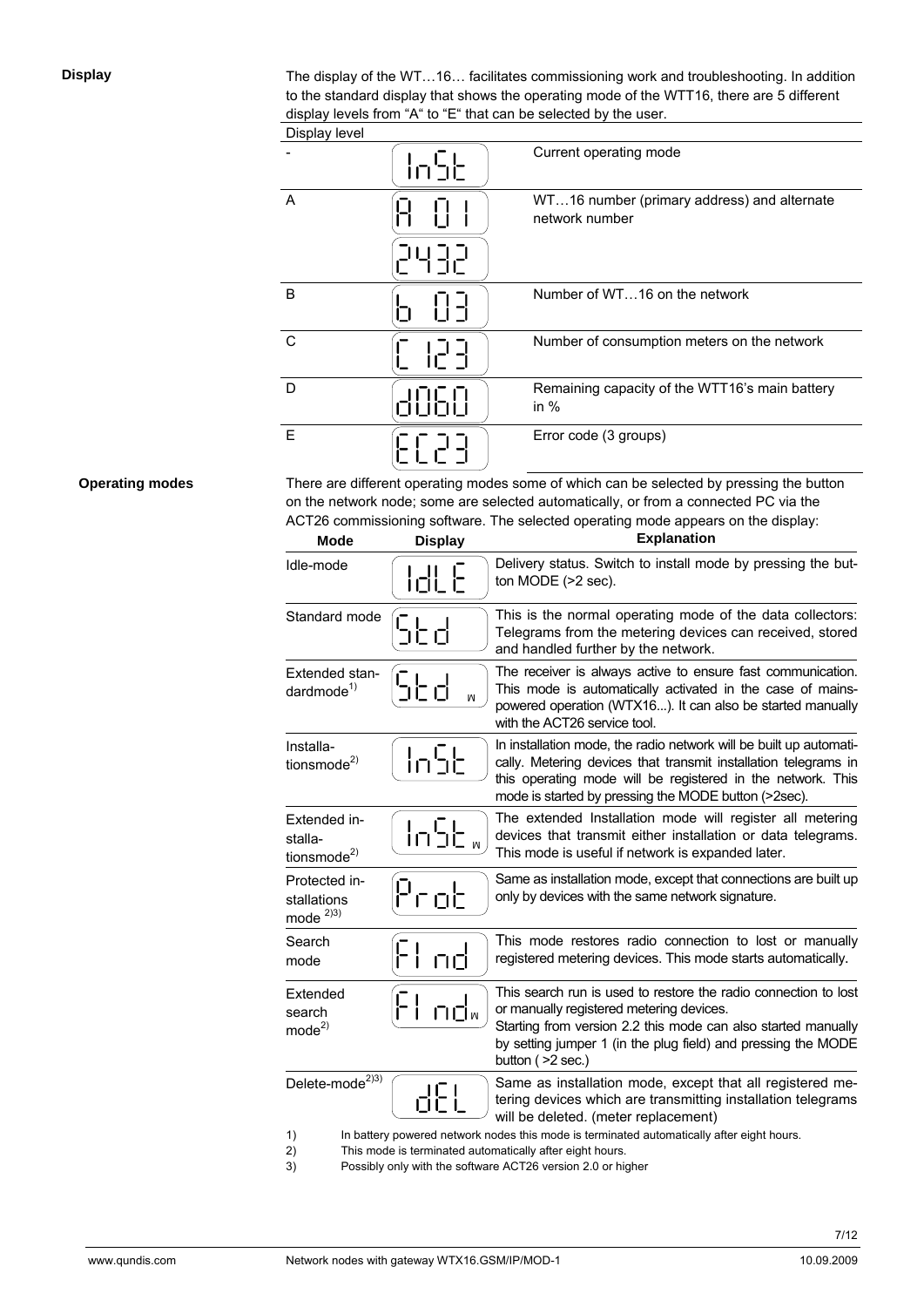| <b>State of the</b><br>system             | <b>Display</b>                         | <b>Explanation</b>                                                                                                                                                                                                                                                                                                                                                                                                                                                                                                                                               |
|-------------------------------------------|----------------------------------------|------------------------------------------------------------------------------------------------------------------------------------------------------------------------------------------------------------------------------------------------------------------------------------------------------------------------------------------------------------------------------------------------------------------------------------------------------------------------------------------------------------------------------------------------------------------|
| Remote<br>access                          | りにす<br>C                               | During remote access the symbol, b' will be displayed.                                                                                                                                                                                                                                                                                                                                                                                                                                                                                                           |
| Highspeed-<br>mode                        | for example<br>ப்ப்∝                   | When all network nodes have switched on their receivers for<br>fast data exchange, this will be displayed as two dots in the<br>upper part of the LCD.                                                                                                                                                                                                                                                                                                                                                                                                           |
| Bus-connection<br>(from version<br>2.2)   | for example<br>uSO<br>POOL             | If a connection to a bus is being built up, the number of<br>the bus and the primary address of this bus will be<br>briefly displayed.<br>In the example, network node 03 is connected to M-<br><b>BUS</b>                                                                                                                                                                                                                                                                                                                                                       |
| IrDA-master<br>mode (from<br>version 2.2) | IrdR                                   | This mode is started by pressing the button MODE. (<<br>0,5 sec). It indicates readiness to connect additional<br>IrDA devices (in IrDA Slave mode). This mode stops<br>after 10 sec.                                                                                                                                                                                                                                                                                                                                                                            |
| Add (from<br>version 2.2)                 | for example<br>188<br>8 123<br>985     | If an unregistered IrDA-capable metering device (e.g.<br>WHE467) is connected in IrDA master mode, it can be<br>inserted into the network node by pressing the button<br>DISPLAY while ADD is displayed. The last 4 digits of device<br>number are indicated. (e.g. 20000123).<br>The registration of the device takes place and search mode<br>starts.                                                                                                                                                                                                          |
| Delete (from<br>version 2.2)              | for example<br>0 123<br><u> 내년다</u>    | If an already registered IrDA-capable metering device is<br>connected in IrDA-master mode it can be removed from<br>the network node by pressing the button DISPLAY while<br>DEL is displayed. The last 4 digits of device number are<br>indicated (e.g. 20000123).<br>The removal of the device takes place and if necessary<br>search mode is stopped.                                                                                                                                                                                                         |
| Copy (from<br>version 2.2)                | for example<br><u> 그녀 귀</u> 군<br>SEArE | If a new network node (running in idle mode) is connected in<br>IrDA-master mode, it is possible to make a copy of all net-<br>work data into the new node by pressing the button<br>DISPLAY while COPY is displayed.<br>Copying lasts up to 20 minutes. At the end "StArt Prot" is<br>displayed on LCD of the new network node for 1 hour. After<br>mounting the new node the protected mode is also started<br>by pressing the DISPLAY button. By this procedure the new<br>network node is integrated in network and search mode is<br>started automatically. |

## **Engineering notes**

**Engineering** 

For detailed engineering instructions, refer to the QUNDIS Engineering Manual CE1J2870.

### **Commissioning of WTX..**

For mains-powered WTX16.... network nodes, the mains connections are to be made first at the selected mounting positions (typically on every second floor, mounting height ≥ 2 m).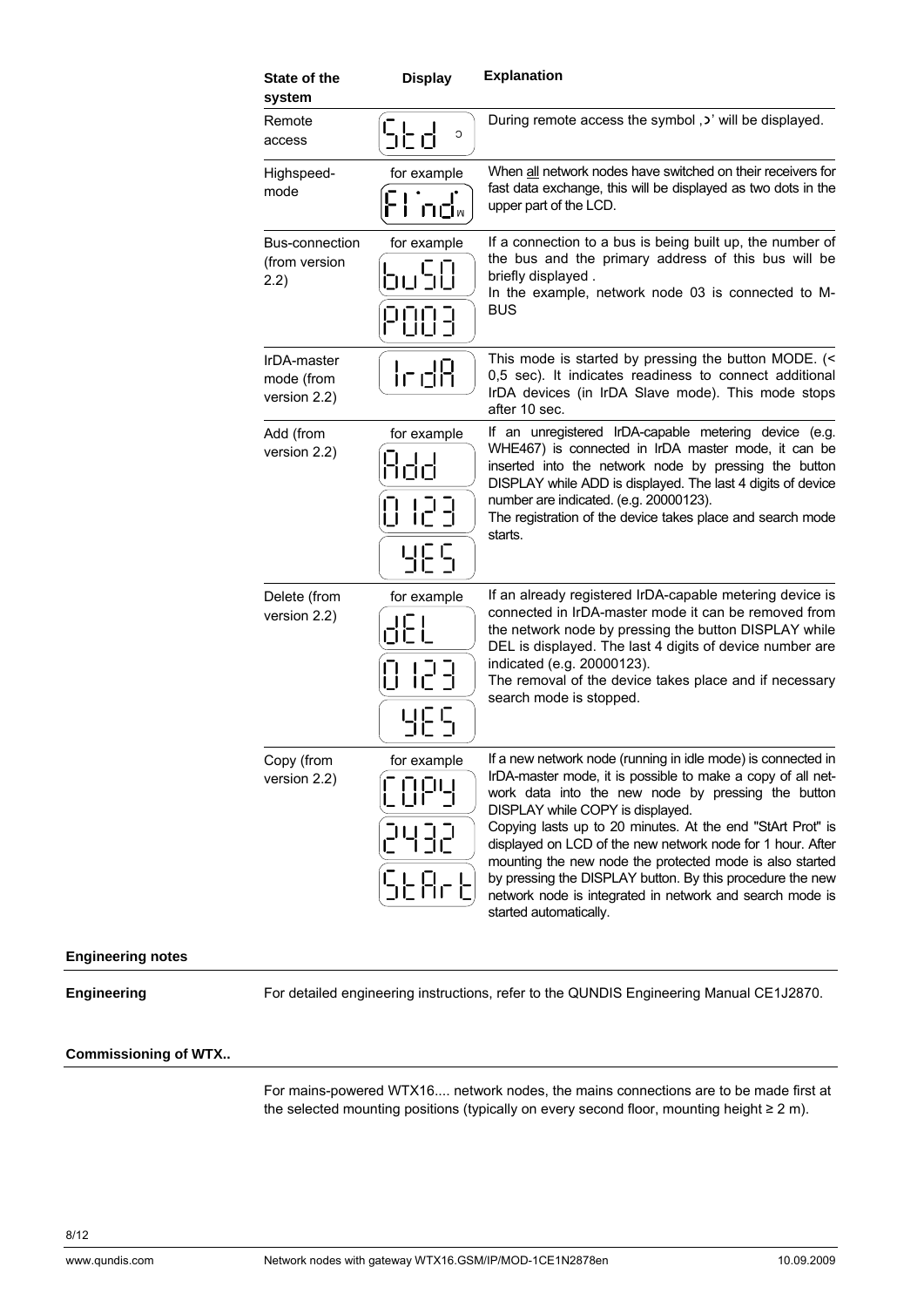

S switch L, N AC 230 V mains supply M1, M2 M-Bus output R1 ... Rn optional interface(s)

1  $2\int$  3

- 1 Mains connection L and N
- 2 Permanently installed mains cable (no flexible power cable!)
- 3 Extra insulation (shrink sleeve)



Connect the AC 230 V power supply line to the power pack of the WTX16… in the following order: Remove the upper housing section of the WTX16… from the base. For that purpose, remove the 2 cable connections (power supply (4) and M-Bus (6)) between gateway and base. Then, use a suitable tool (screwdriver or similar) to slightly open one of the two lateral fixing levers so that upper housing section and base can be separated. Then, the top section of the WT…16 is to be fitted using 2 dowels and screws (spacing of dowels is 184 mm with the WTX16...).

Connection of the AC 230 V power line to the power pack of the WTX16... is to be made as follows:

A 2-core mains cable (L and N) has to be preinstalled at the mounting site already. The power pack must be connected by qualified staff. The cores must be sheathed with the enclosed insulating sleeves to ensure compliance with safety class II. Then, the live (L) and neutral (N) conductors must be connected to terminal "IN" of the power pack. Mains voltage must be in the range from AC 100 to 240 V (50 / 60 Hz). There is no protective earth (PE) connection. Then, cable strain relief must be provided by fitting cable ties.

Once the top section of the WTX16 is fitted, the housing with the electronics can be snapped on. Then, the power supply connector can be plugged into the electronics section and the WTT16 switched to installation mode by pressing the MODE button (red) for a few seconds. Then, additional network nodes or consumption meters of the Q AMR system can automatically configure themselves to form a network.

The standard baud rate of M-Bus master is 2400 Bd. To include 300 Bd M-Bus search it is possible to switch this feature by parameterization software ACT21.

For updating M-bus device directory, there is an automatic search run for new connected devices every 28 days. Devices, disconnected from M-bus, will be automatically deleted from directory after 7 days.

After complete installation of all meters and network nodes, the gateway has to do a search run to find all devices of network(s).

The search run started by triggering a command at the connected PC or by remote using the software ACS26.





Mains connection

Search run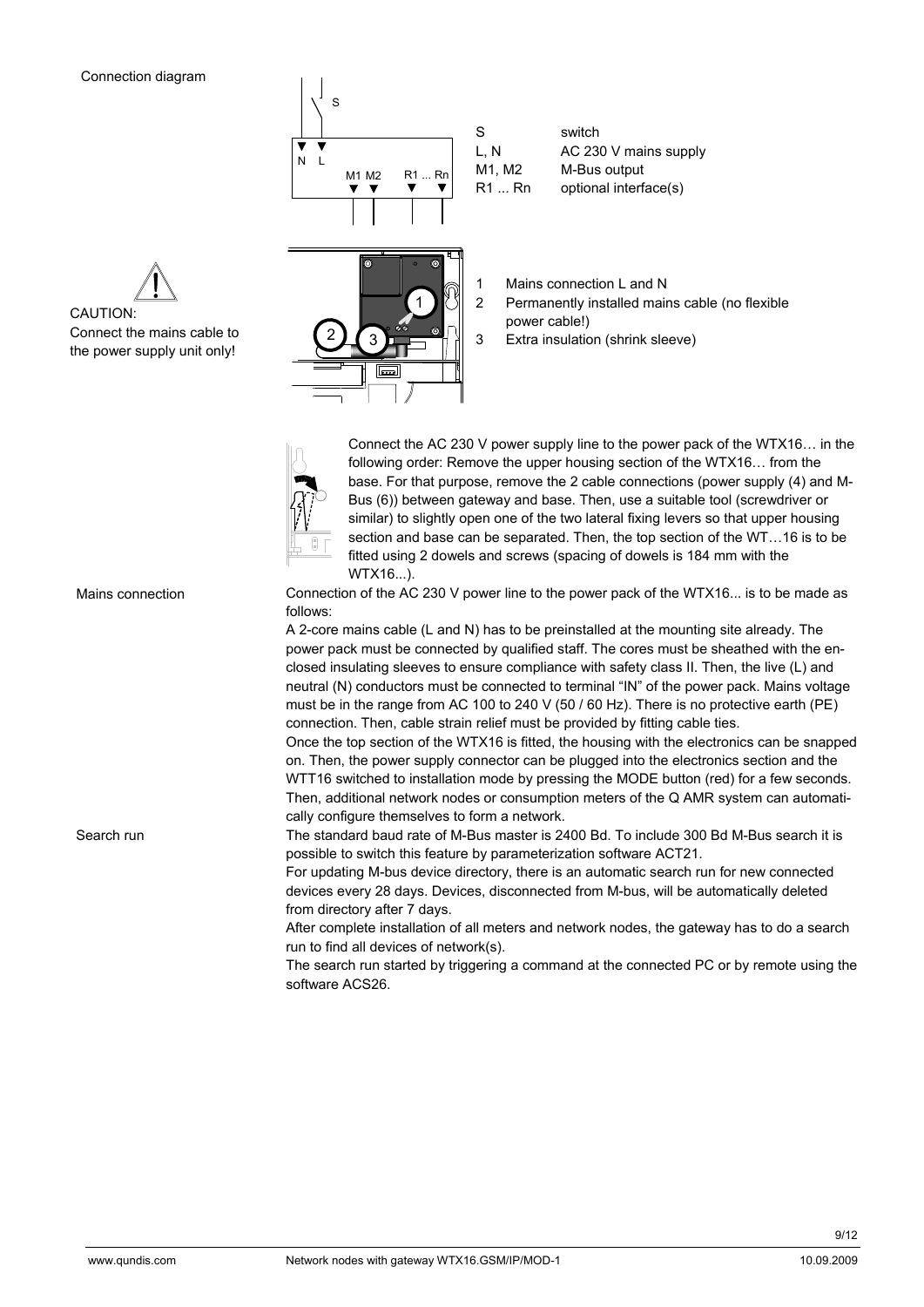

Perspective

#### **SIM card**

Network nodes WTX16.GSM and WTX16.MOD-1 require a SIM card and GSM- or GPRS service contracts for voice- and data service. SIM cards, only sold for voice service or M2M service, cannot be used.

#### WTX16GSM

For that purpose, remove the upper section of the WTX16.GSM from the base. Press the SIM card slightly in the slot at the bottom of the gateway. Ensure that the chamfered corner is in the correct position.



- 1. SIM card
- 2. Card ejector

#### WTX16.MOD-1

# The cardholder is easily accessible

 $\mathbb{G}$  $1.1.1$ 1 1. SIM card holder

Ensure that the chamfered corner of SIM card is in the correct position.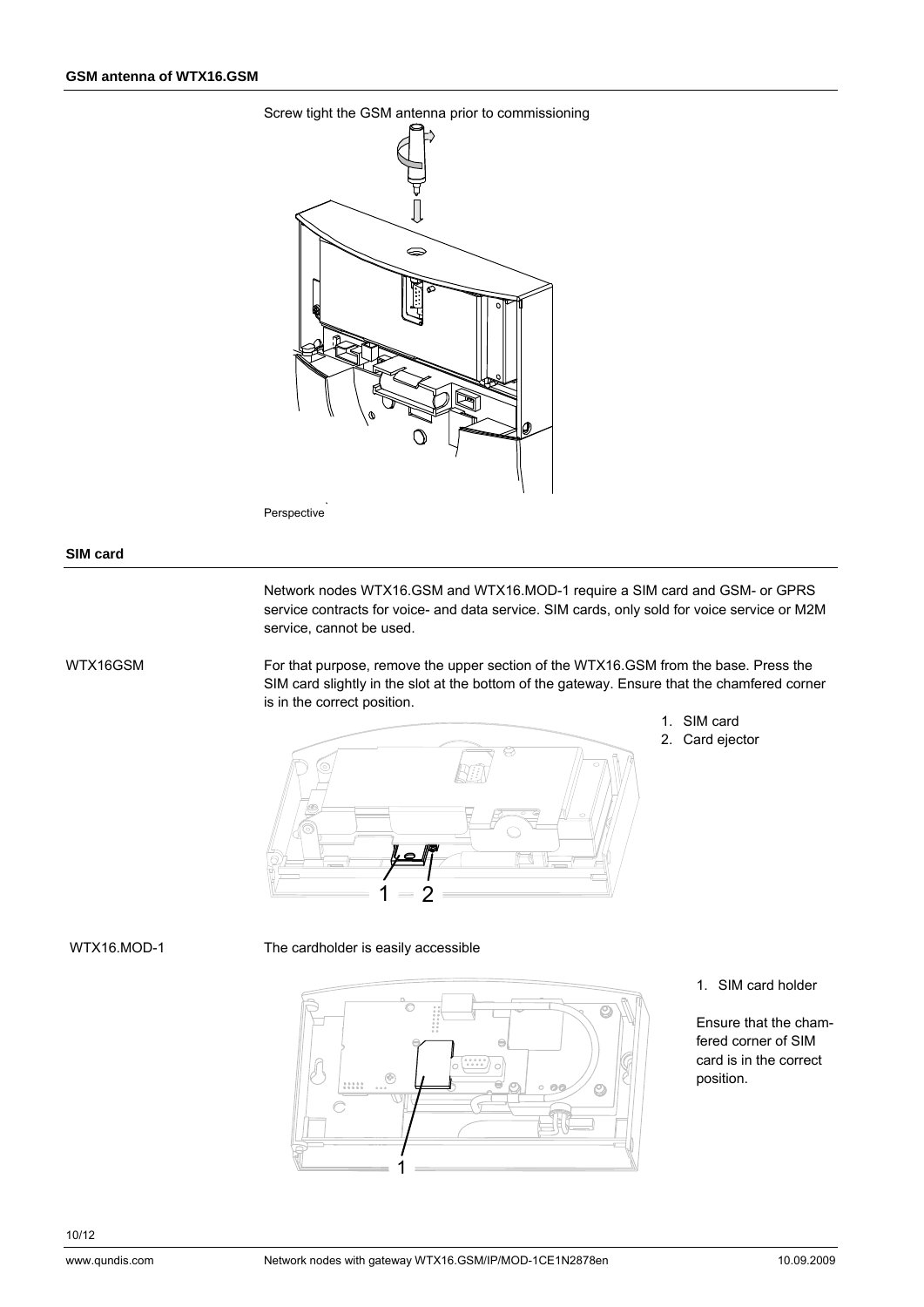|                          | The WTX16.IP network node features an Ethernet interface, which connects to the outside<br>world via an RJ45 connector, where the net-work cable is to be connected.<br>The distance to the network conduit box may not exceed 2 meters.<br>It is possible, to choose fixed or dynamic (DHCP) IP addresses for WAN communication.<br>The transmission in WAN can be done secured by SSL or unsecured.                                                                                                                                                                                                                                                                                                                                                                                                                                                                                                                            |
|--------------------------|----------------------------------------------------------------------------------------------------------------------------------------------------------------------------------------------------------------------------------------------------------------------------------------------------------------------------------------------------------------------------------------------------------------------------------------------------------------------------------------------------------------------------------------------------------------------------------------------------------------------------------------------------------------------------------------------------------------------------------------------------------------------------------------------------------------------------------------------------------------------------------------------------------------------------------|
| <b>Parameter setting</b> |                                                                                                                                                                                                                                                                                                                                                                                                                                                                                                                                                                                                                                                                                                                                                                                                                                                                                                                                  |
|                          | The WTX16.GSM, WTX16.MOD and WTX16.IP network nodes are parameterized with the<br>ACT21 software. The scope of delivery of the software includes an RS-232 cable for con-<br>necting the PC to the gateway.                                                                                                                                                                                                                                                                                                                                                                                                                                                                                                                                                                                                                                                                                                                      |
| <b>Sealing</b>           |                                                                                                                                                                                                                                                                                                                                                                                                                                                                                                                                                                                                                                                                                                                                                                                                                                                                                                                                  |
|                          | On completion of commissioning, secure the network node with the seal provided. Insert the<br>seal in the opening to the right of the network node.                                                                                                                                                                                                                                                                                                                                                                                                                                                                                                                                                                                                                                                                                                                                                                              |
| <b>Safety guidelines</b> |                                                                                                                                                                                                                                                                                                                                                                                                                                                                                                                                                                                                                                                                                                                                                                                                                                                                                                                                  |
|                          | After opening the housing, certain parts of the device / system that become accessible carry<br>dangerous voltage. Only qualified staff may interfere with such devices / sys-tems.<br>To ensure correct and safe operation, the pro-duct must be adequately shipped, stored,<br>installed, operated and maintained.<br>Staff dealing with the product must be familiar with all potential hazards and maintenan-<br>$\bullet$<br>ce measures in accordance with the instructions given in this document.<br>It must be possible to disconnect the device from the power supply at an easily acces-<br>sible point (e.g. a switch in the power cable)<br>The connection cable has to be protected by an appropriate fuse. Whenever performing<br>$\bullet$<br>any work on the WTX16, disconnect the device from the mains supply.<br>Non-observance of these warning notes can lead to personal injury or damage to<br>property! |
|                          | The local regulations for electrical installations and wireless systems must be complied with.                                                                                                                                                                                                                                                                                                                                                                                                                                                                                                                                                                                                                                                                                                                                                                                                                                   |
| In Germany:              | Pursuant to the "Verordnung über Allgemeine Bedingungen für die Elektrizitätsversorgung<br>von Tarifkunden (AVBEltV)" of the Ministry of Economics, electrical installations behind the<br>house's fused connection may only be erected, extended, changed and maintained by elec-<br>trical installers that are registered with an electric utility. They must ensure that the general<br>technical regulations and legal safety regulations are complied with.                                                                                                                                                                                                                                                                                                                                                                                                                                                                 |
| <b>M-Bus connection</b>  |                                                                                                                                                                                                                                                                                                                                                                                                                                                                                                                                                                                                                                                                                                                                                                                                                                                                                                                                  |

Each network node has a plug terminal for a permanently installed M-Bus connection. A fitting plug is included.